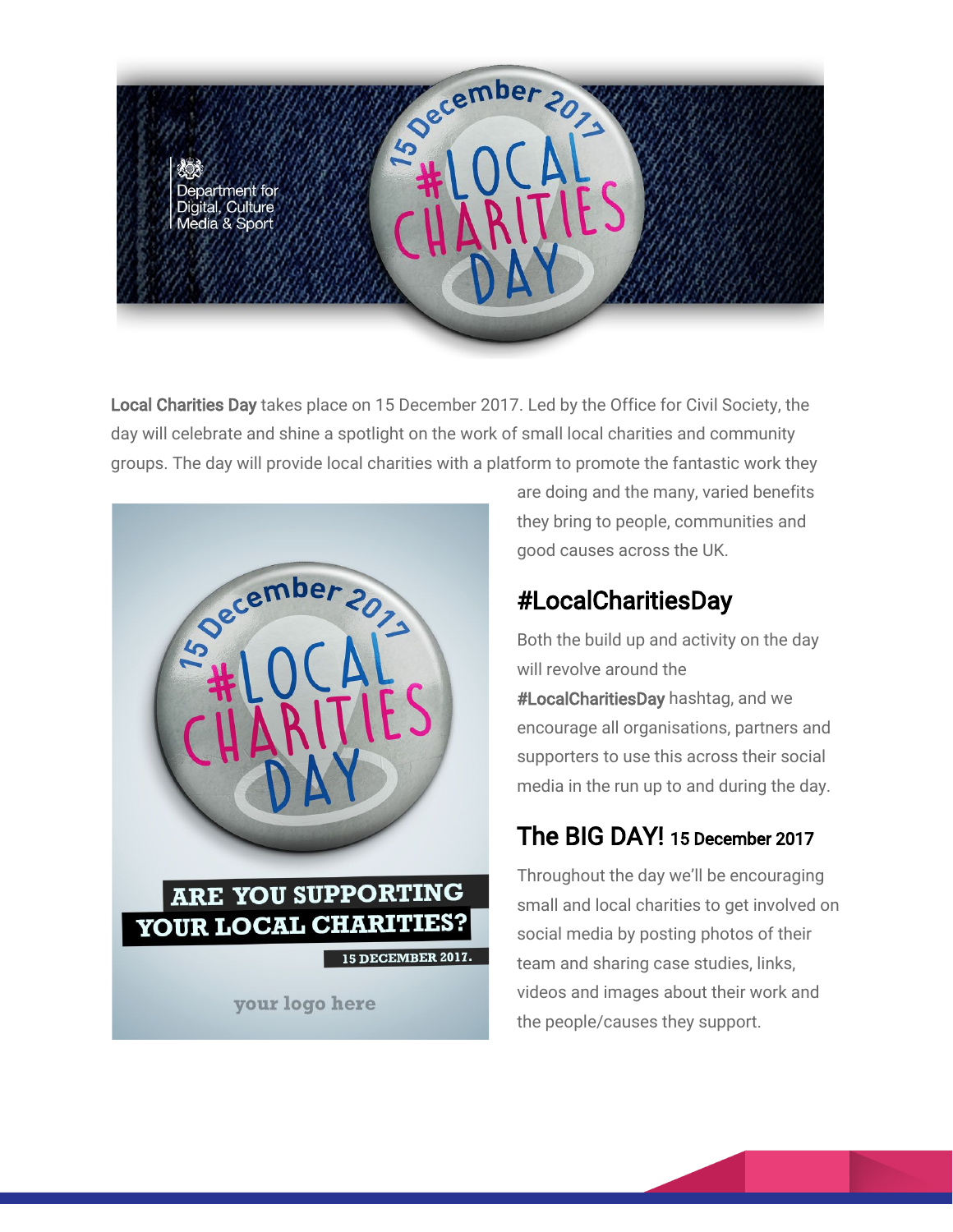## Get involved!

Here's the important part - this digital campaign can only work with YOUR HELP. Don't miss out on this brilliant opportunity to build your charity's brand and spread awareness of the fantastic work you are doing.



- Is your local charity featured on our interactive map yet? [It's easy to add your details today.](https://dcmsblog.uk/local-charities-day-map/)
- Join in during the run-up to 15th December by signing up to the **[#LocalCharitiesDay Thunderclap](https://www.thunderclap.it/projects/63894-localcharitiesday-2017)** and encouraging EVERYONE who wants to show their support for local charities to do the same.
- **•** Ensure you're using the **#LocalCharitiesDay** hashtag across all your promotional material associated with the day going forward.

- [Download](https://flic.kr/s/aHskvM6rzZ) our kit of digital assets and use them across your social media.
- Add the [twibbon](https://twibbon.com/Support/localcharitiesday-2017) to your profile picture today or update your channel header – we've supplied versions for both Twitter and Facebook as well as shareable graphics for all platforms. There is also a LCD [logo](https://www.flickr.com/photos/thedcms/37234341874/in/album-72157665445407919/) that you are free to use.





● Print out these [colourful](https://flic.kr/s/aHsm6tQFpV) posters, add your own logo and display in shop windows and local noticeboards wherever you can! Don't forget to take a snap and let us see them using #LocalCharitiesDay.